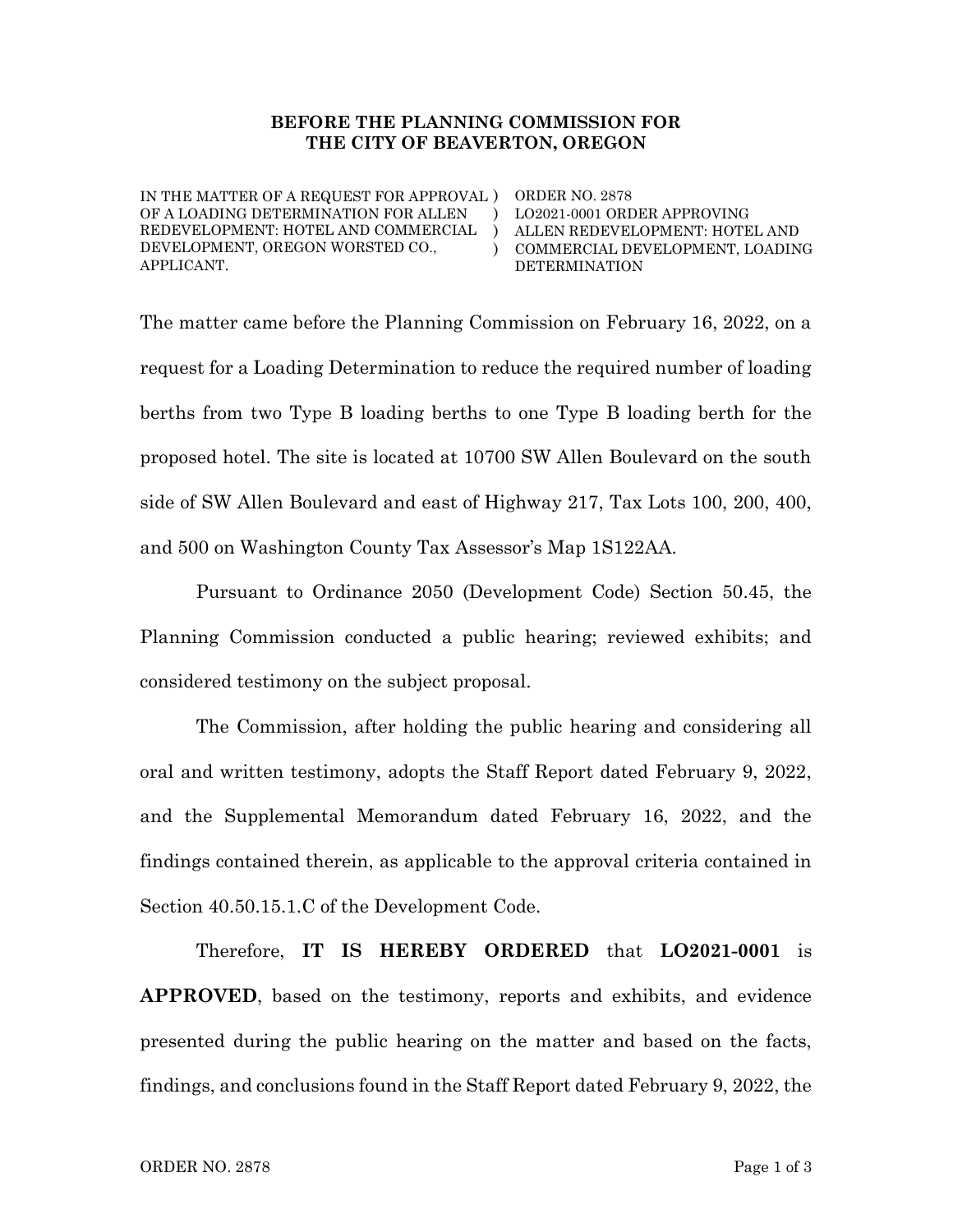Supplemental Memorandum dated February 16, 2022, and the findings contained therein, subject to the condition of approval as follows:

# A. General Conditions, the Applicant shall:

1. Ensure the associated land use applications CU2021-0004, CU2021-0005, DR2021-0027, LD2021-0002, and TP2021-0003 have been approved. (Planning / SK)

Motion CARRIED, by the following vote:

AYES: Lawler, Winter, Glenewinkel, Nye, Saldanha, Teater NAYS: None. ABSTAIN: None. ABSENT: McCann

Dated this  $\frac{16}{\text{day of}}$  ef February 2022.

To appeal the decision of the Planning Commission, as articulated in Land Use Order No. 2878 an appeal must be filed on an Appeal form provided by the Director at the City of Beaverton Community Development Department's office by no later than 4:30 p.m. on  $, 2022.$ March 17